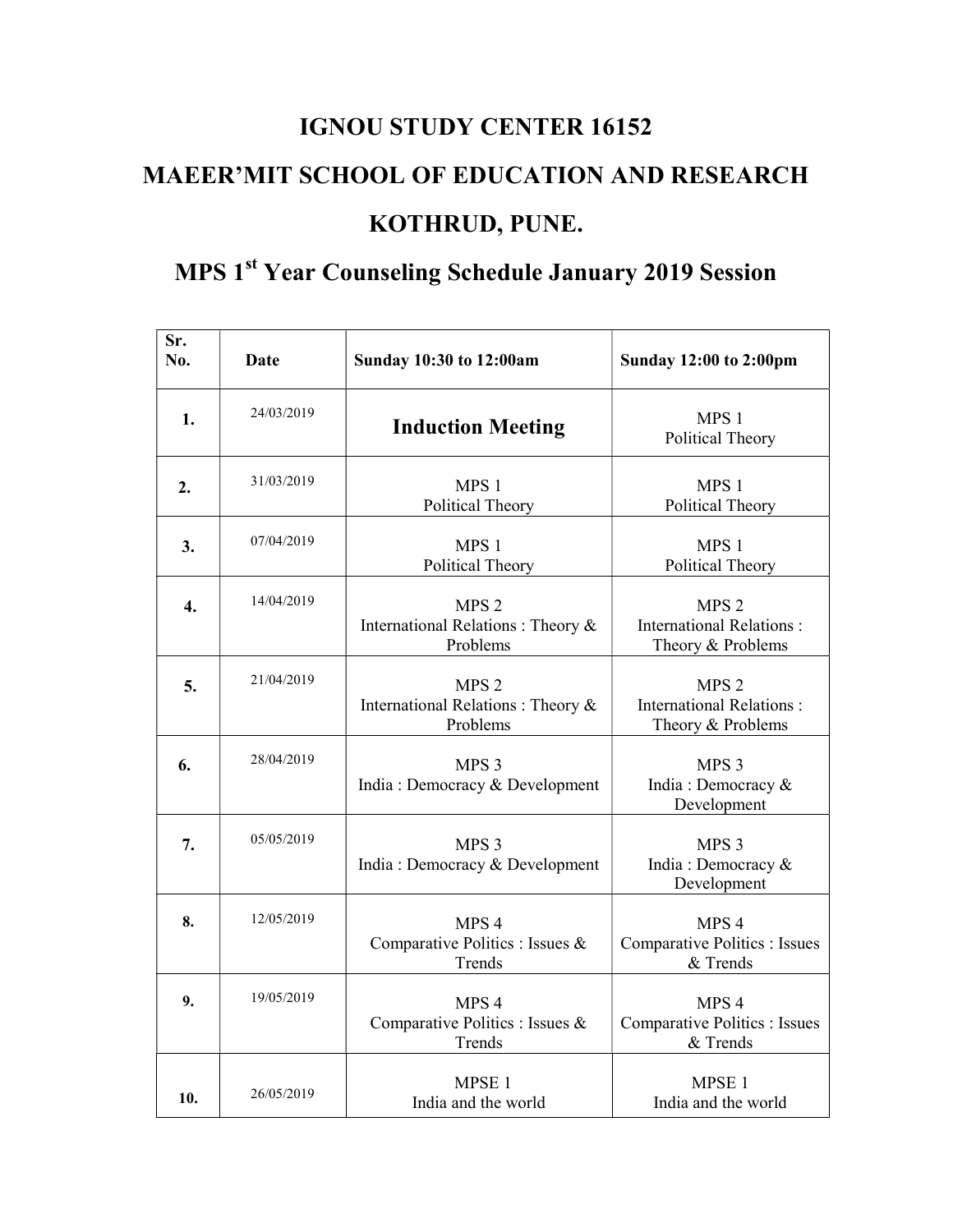| 11. | 07/07/2019 | MPSE <sub>1</sub><br>India and the world                          | MPSE <sub>1</sub><br>India and the world                          |
|-----|------------|-------------------------------------------------------------------|-------------------------------------------------------------------|
| 12. | 14/07/2019 | MPSE <sub>2</sub><br>State and Society in Latin America           | MPSE <sub>2</sub><br>State and Society in Latin<br>America        |
| 13. | 21/07/2019 | MPSE <sub>2</sub><br>State and Society in Latin America           | MPSE <sub>2</sub><br>State and Society in Latin<br>America        |
| 14. | 28/07/2019 | MPSE <sub>3</sub><br>Western Political Thought                    | MPSE <sub>3</sub><br>Western Political Thought                    |
| 15. | 04/08/2019 | MPSE <sub>3</sub><br>Western Political Thought                    | MPSE <sub>3</sub><br>Western Political Thought                    |
| 16. | 11/08/2019 | MPSE <sub>4</sub><br>Social &Political thought in<br>Modern India | MPSE 4<br>Social &Political thought in<br>Modern India            |
| 17. | 18/08/2019 | MPSE <sub>4</sub><br>Social &Political thought in<br>Modern India | MPSE <sub>4</sub><br>Social &Political thought in<br>Modern India |
| 18. | 28/08/2019 | MPSE 5<br>State & Society in America                              | MPSE 5<br>State & Society in America                              |
| 19. | 01/09/2019 | MPSE 5<br>State & Society in America                              | MPSE 5<br>State & Society in America                              |
| 20. | 08/09/2019 | MPSE 6<br>Peace & Conflict Studies                                | MPSE 6<br>Peace & Conflict Studies                                |
| 21. | 15/09/2019 | MPSE 6<br>Peace & Conflict Studies                                | MPSE 6<br>Peace & Conflict Studies                                |
| 22. | 22/09/2019 | MPSE 7<br>Social Movements & Politics in<br>India                 | MPSE <sub>7</sub><br>Social Movements &<br>Politics in India      |